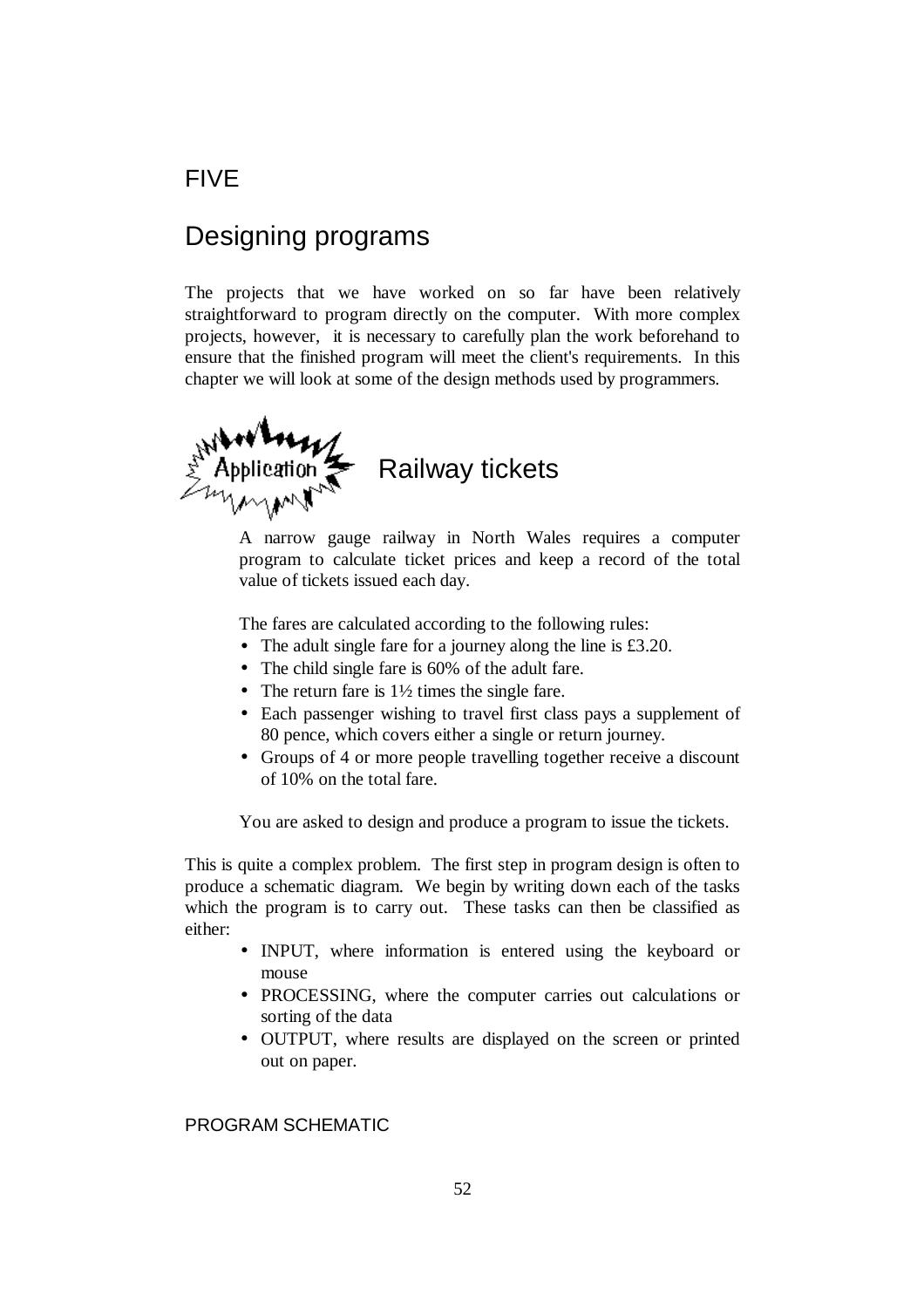

The stages of the program have been linked by arrows, and the processing stages have been enclosed with a dotted line to make the structure clearer. We now have a better idea of the work which will be required.

First we might turn our attention to the input of the passenger requirements. A useful way of planning this stage is to use a technique called an '**algorithm progressive refinement sequence**'. We begin by writing down the overall objective:

1. input passenger requirements

This can then be subdivided into:

- 1.1 input the number of passengers
- 1.2 input single/return journey
- 1.3 input first/second class

Step 1.1 could be further subdivided:

- 1.1.1 input the number of adults
- 1.1.2 input the number of children
- 1.2 input single/return journey
- 1.3 input first/second class

The process of refining the design has continued until we know exactly what inputs will be needed. Now is the time to begin work on the program: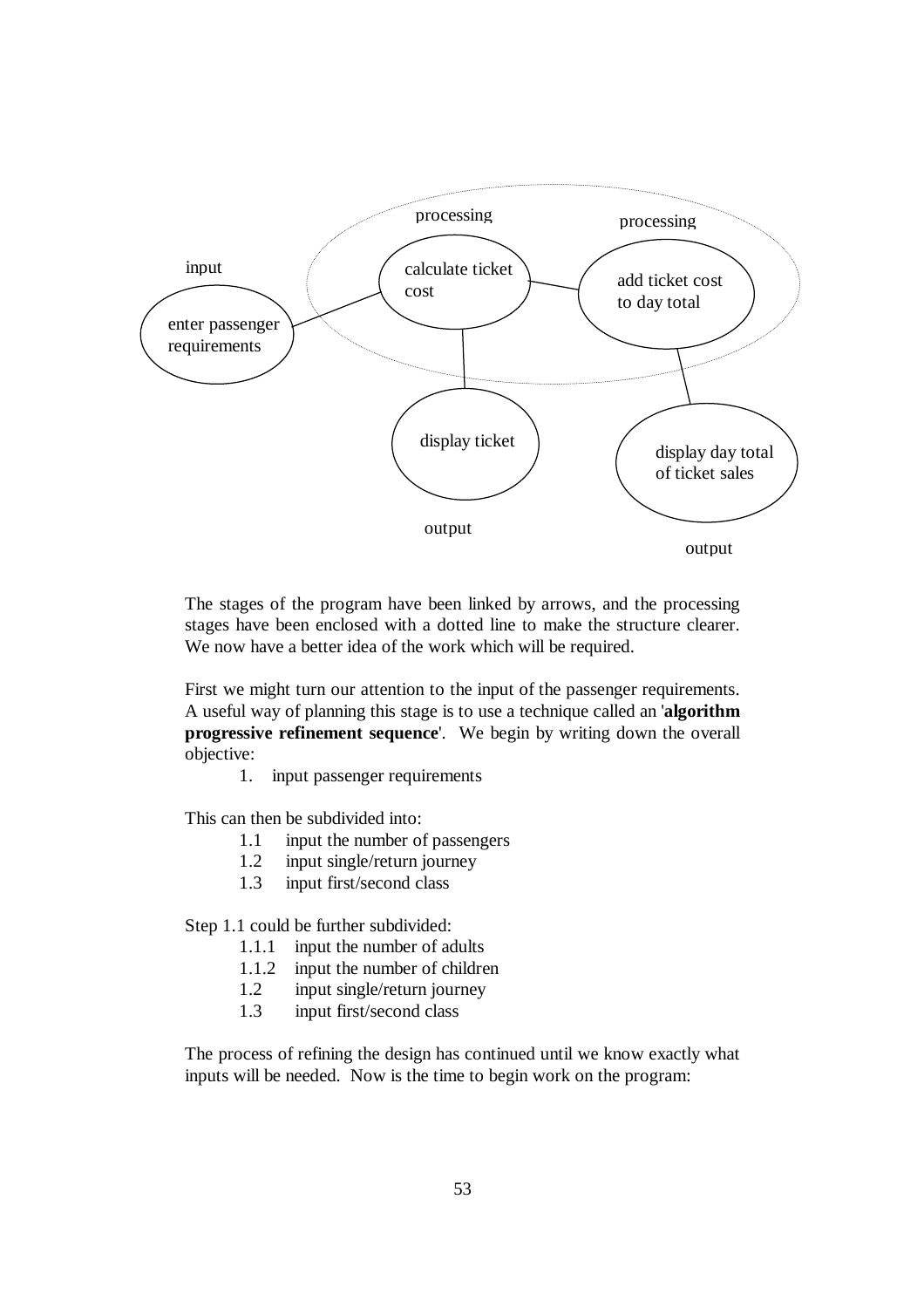Set up a new sub-directory called TICKETS. Open a Delphi project and save it into the sub-directory. Use the Object Inspector to maximize the form, and drag the grid larger to nearly fill the screen.

From the refinement sequence above, we can see that four inputs will be required. The numbers of adults and children can be entered using edit boxes; add these to the form and place labels alongside:

| Rheilffordd Meirion-Dwyfor: |  |
|-----------------------------|--|
|                             |  |
|                             |  |
|                             |  |
|                             |  |
|                             |  |
|                             |  |
|                             |  |
|                             |  |
| .                           |  |
|                             |  |
|                             |  |
|                             |  |
|                             |  |
|                             |  |
|                             |  |

The next step is to input the type of journey: single or return. A convenient way of doing this is to use a **radio button group**. On the STANDARD component menu select *radio group*:



Radio group

Place a radio group box on the form grid. Press ENTER to bring up the Object Inspector and add the caption 'journey type':

|                          | Object Inspec <b>HOK</b> |                                    |
|--------------------------|--------------------------|------------------------------------|
|                          |                          |                                    |
| RadioGroup1: TRadioGroup |                          | [Rheilffordd Meirion-Dwyfor<br>ا پ |
|                          |                          |                                    |
| Align                    | alNone                   |                                    |
| Caption                  | Journey type             |                                    |
| Color                    | cBthFace                 |                                    |
| Columns                  |                          |                                    |
|                          |                          |                                    |
| CH3D                     | l rue                    |                                    |
| Cursor                   | crDefault                |                                    |
| DragCursor               | crDrag                   |                                    |
| DragMode                 | dmManual                 |                                    |
| Enabled                  | Tue                      |                                    |
|                          |                          |                                    |
| +Font                    | TFontl                   |                                    |
| Height                   | 65                       |                                    |
| HelpLontext              |                          |                                    |
| Hint                     |                          |                                    |
|                          |                          |                                    |

Now go to the **Items** property and double-click the right hand column to bring up the **String list editor** window: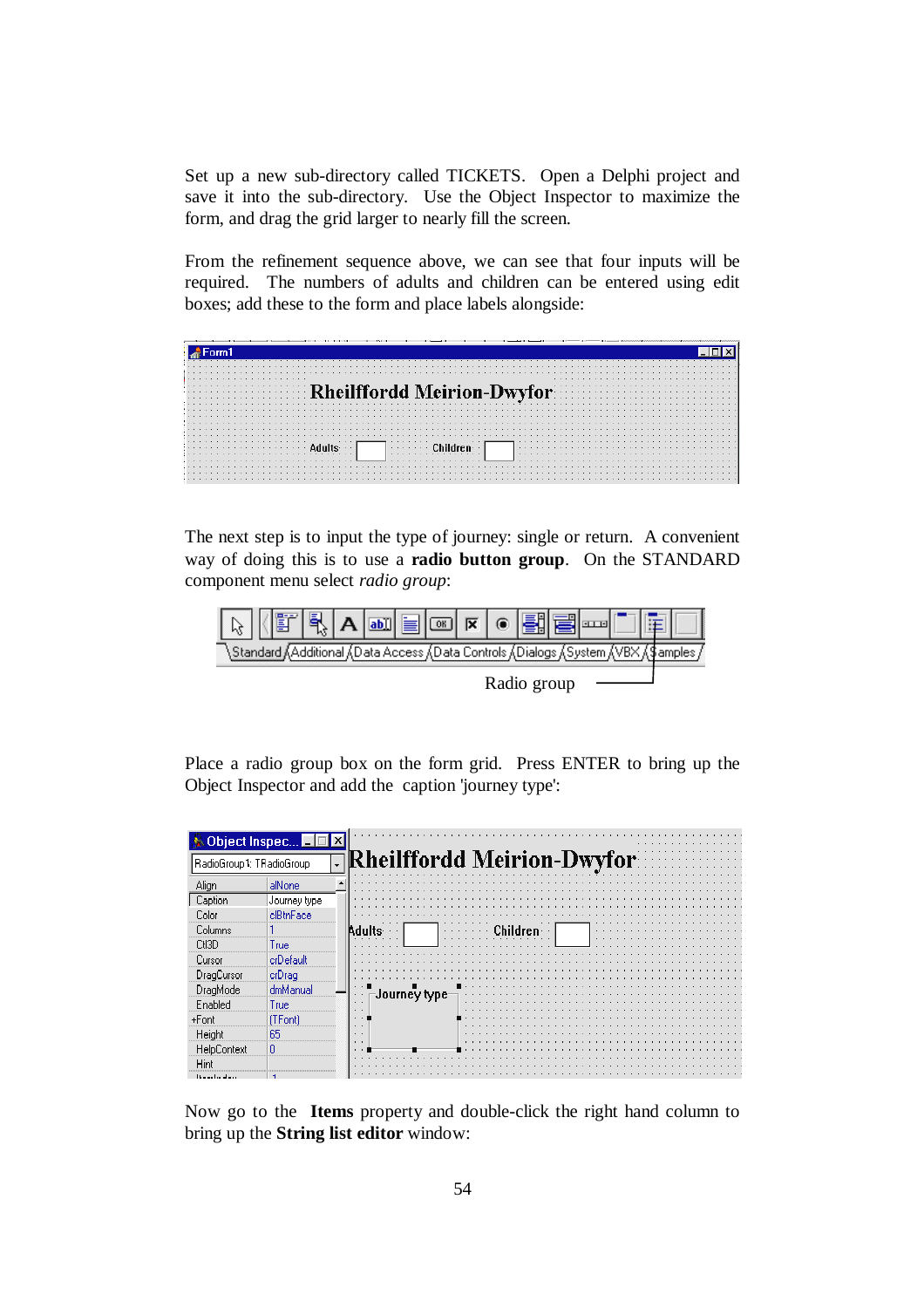| Align                         | alNone                           | <b>String list editor</b><br>$\times$ |
|-------------------------------|----------------------------------|---------------------------------------|
| Caption                       | Journey type                     |                                       |
| Color                         | clBtnFace                        | 2 lines                               |
| Columns                       |                                  | Single                                |
| CtI3D                         | True                             | Return                                |
| Cursor                        | crDefault                        |                                       |
| DragCursor                    | crDrag                           |                                       |
| DragMode                      | dmManual                         |                                       |
| Enabled                       | True                             |                                       |
| +Font                         | (TFont)                          |                                       |
| Height                        | 65                               |                                       |
| HelpContext                   | ٥                                |                                       |
| Hint                          |                                  |                                       |
| ItemIndex                     |                                  |                                       |
| Items                         | (TStrings)<br> ···  <sub>▼</sub> |                                       |
| ∖Properties <i>(</i> Events / |                                  |                                       |
|                               |                                  | Save<br>OK<br>Load<br>Cancel<br>Help  |

Type in the entries '**Single**' and '**Return**'. Click **OK** and two small round buttons labelled 'Single' and 'Return' should appear inside the border of the radio group box. Adjust the box side if nesessary so that the labels are displayed neatly.

Compile and run the program to test the radio group. It should be possible to select **either** the **'Single' or** the **'Return'** option, but not both at once:

| $\triangle$ Form 1 |                                                     | $w$ $\otimes$ $\circ$ $\circ$<br>$\Box$ $\mathbf{z}$ |
|--------------------|-----------------------------------------------------|------------------------------------------------------|
|                    | <b>Rheilffordd Meirion-Dwyfor</b>                   |                                                      |
|                    | Children<br><b>Adults</b>                           |                                                      |
|                    | Journey type <sup>.</sup><br>$C$ Single<br>C Return |                                                      |

Return to the Delphi editing screen and set up a similar radio group box alongside to input the choice of **first class** or **second class**. Run the program to test this:

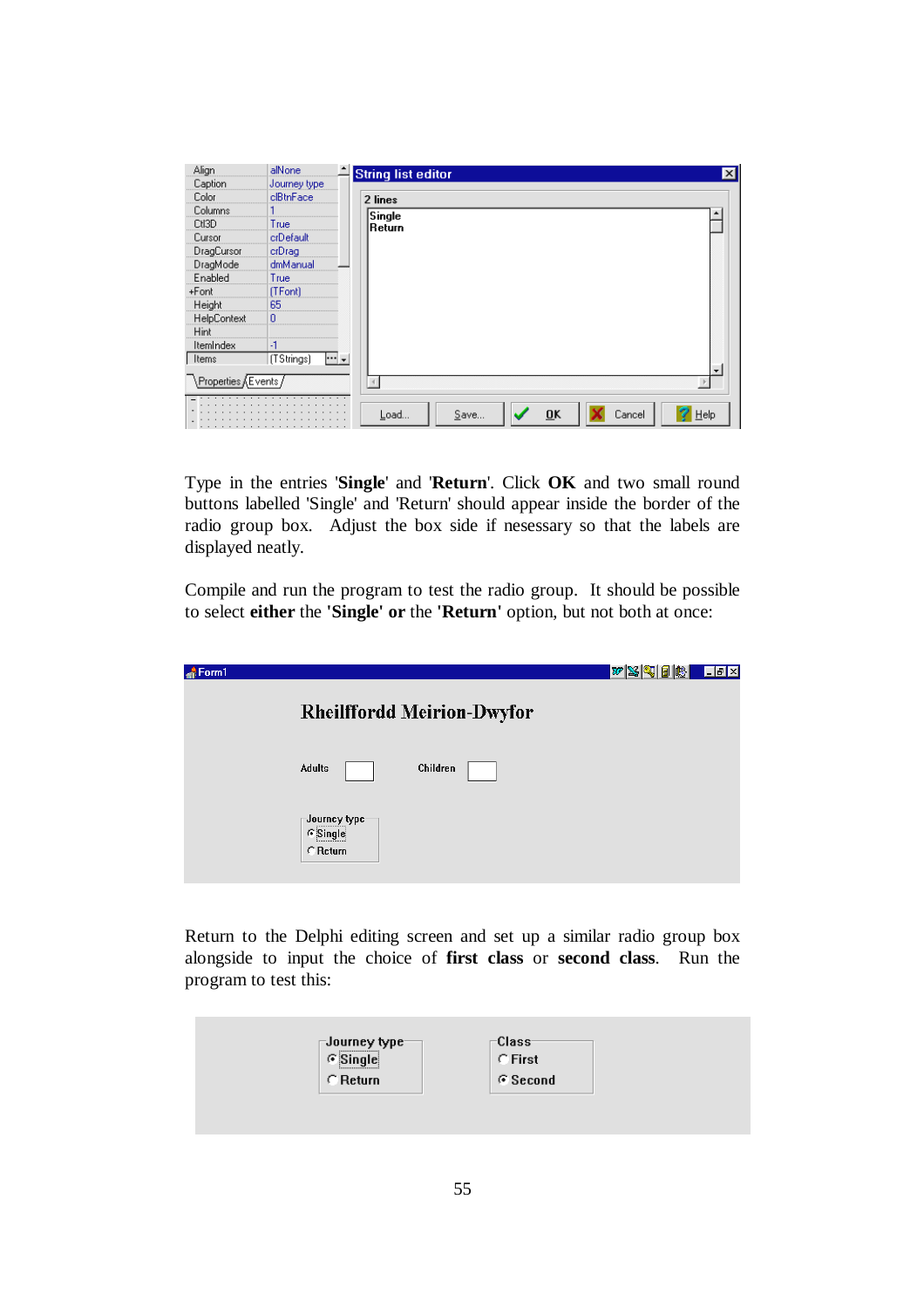It is now necessary to add **event handler** procedures for the inputs. Double-click on the edit box for 'Adults' and add lines of program to the **Edit1Change** procedure:

```
procedure TForm1.Edit1Change(Sender: TObject); 
begin 
   if edit1.text='' then 
     adult:=0 
   else 
     adult:=strtoint(edit1.text); 
end;
```
This will store the number of adults as an integer variable called '**adult**'. Produce a similar event handler for the 'Children' edit box:

```
procedure TForm1.Edit2Change(Sender: TObject); 
begin 
   if edit2.text='' then 
     child:=0 
   else 
     child:=strtoint(edit2.text); 
end;
```
Add the variables to the **public declarations** list:

```
 public 
    { Public declarations } 
    adult,child:integer;
```
We can now create an event handler for the '**Journey type**' radio group. Double-click the radio group box to set up the procedure then add the following lines of program:

```
procedure TForm1.RadioGroup1Click(Sender: TObject);
begin 
   if radiogroup1.itemindex=1 then 
     return:=true 
   else 
     return:=false;
```
end;

This is quite complicated and needs some explanation. The buttons of the radio group are given reference numbers by the computer when the component is set up:

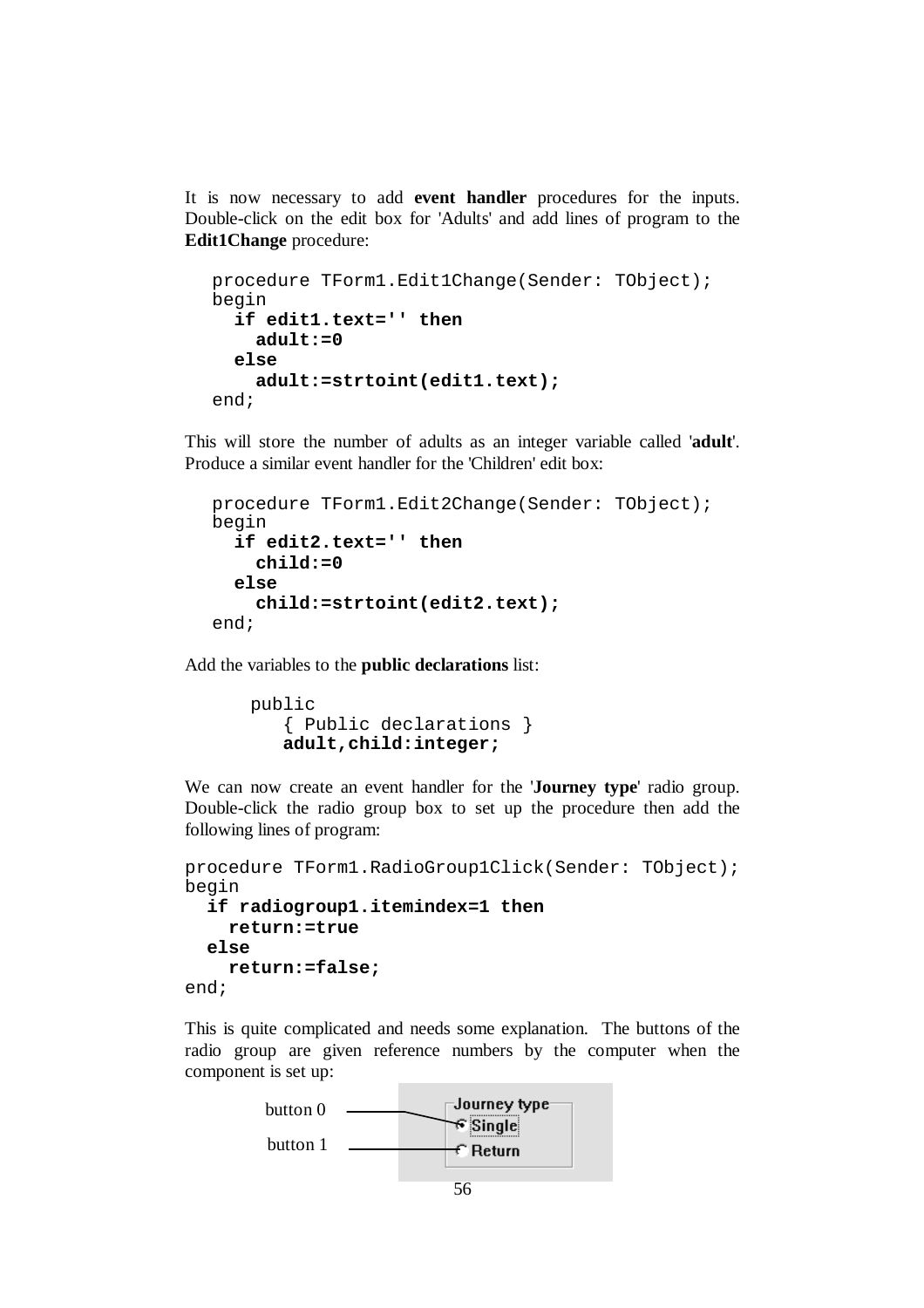We can find which button has been selected by checking the **itemindex** value for the radio group: if this is 0 then the journey type is 'Single', if it is 1 then the journey type is 'Return'.

A convenient way to record the journey type is to use a new kind of variable called a **Boolean** (named after George Boole who developed the mathematical logic used by computers). A Boolean variable can have only the values 'TRUE' or 'FALSE'.

We are going to use a Boolean variable with the name '**return**' to have the following meanings:

| return = $TRUE$  | return ticket required  |
|------------------|-------------------------|
| $return = FALSE$ | single ticket required. |

Create a similar event handler for the 'Class' radio group:

```
procedure TForm1.RadioGroup2Click(Sender: TObject);
begin 
   if radiogroup2.itemindex=0 then 
     firstclass:=true 
   else 
     firstclass:=false; 
end;
```
The Boolean variable this time is called '**firstclass**'. It will be set to TRUE if a first class ticket is required, or to FALSE for a second class ticket. Notice that the 'First' button is at the top of the radio group so will be numbered 0:



Add the Boolean variables to the **public declarations** list:

```
 public 
    { Public declarations } 
    adult,child:integer; 
    firstclass,return:boolean;
 end;
```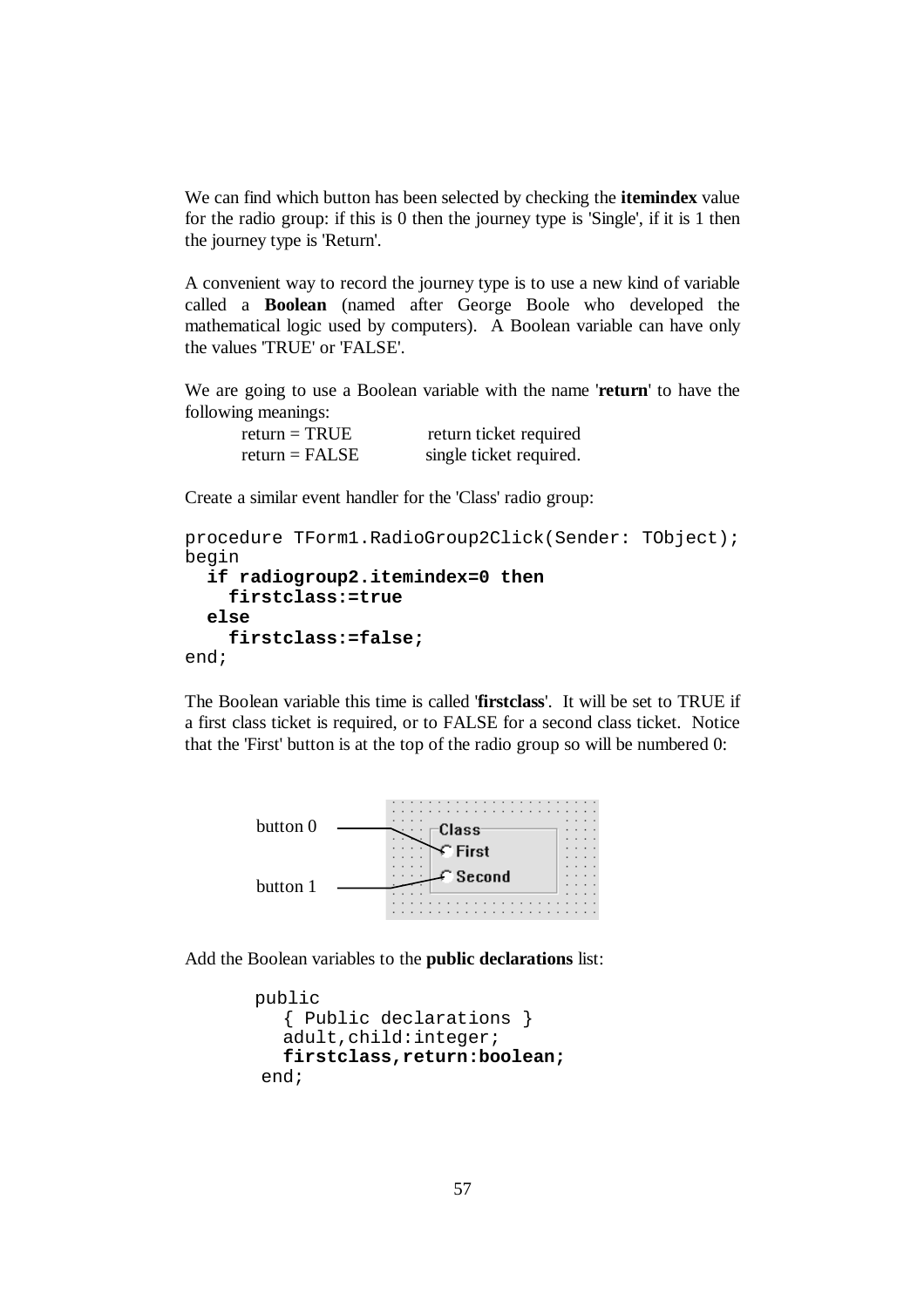This completes the handling of inputs and we can turn our attention to processing.

Before starting a calculation procedure in the program, let's use an **algorithm progressive refinement sequence** to find exactly what is required. (The term '**algorithm**' means '*the sequence of instructions needed to carry out a task'*).

Begin with the overall task. We can number this 2 since it is the second stage of the program:

2. calculate ticket cost

We might now devise a strategy for carrying out the calculation:

- 2.1 calculate the single journey cost for the passengers
- 2.2 **if** a return ticket is required **then**
- 2.3 add the extra for a return fare
- 2.4 **end if** *{end of the 'if' condition}*
- 2.5 **if** the passengers wish to travel first class **then**
- 2.6 add the supplement for first class
- 2.7 **end if**
- 2.8 **if** there are four or more passengers **then**
- 2.9 deduct the group discount
- 2.10 **end if**

Step 2.1 can be further refined:

- 2.1.1 find the single journey cost for the adults
- 2.1.2 add the single journey cost for the children

Once a detailed algorithm has been produced, the clearest way of displaying this is to draw a flow chart, as shown on the next page. The hard work of planning the calculation is now completed and it will be relatively simple to write the program.

Add a button and label this 'issue ticket' :

| .                                               |                   | . |
|-------------------------------------------------|-------------------|---|
|                                                 | .                 |   |
| .                                               | <b>Class</b><br>. |   |
| .                                               | .                 | . |
| .<br>.                                          | C First<br>.      | . |
| -Journey type-<br>- C Single<br>- G Return<br>. | .                 | . |
| .<br>.                                          | .                 | . |
| .<br>.                                          | ⊕ Second<br>.     | . |
| .<br>.                                          | .                 | . |
|                                                 |                   |   |
| .                                               |                   |   |
|                                                 |                   |   |
| .                                               |                   |   |
|                                                 |                   |   |
|                                                 |                   |   |
|                                                 |                   |   |
| .                                               |                   |   |
| .                                               |                   |   |
| .                                               |                   |   |
|                                                 | issue ticket      |   |
|                                                 |                   | . |
|                                                 |                   | . |
|                                                 |                   |   |
|                                                 |                   |   |
|                                                 |                   |   |
|                                                 |                   |   |
|                                                 |                   |   |
| .                                               | .<br>.            |   |
|                                                 | .<br>.            |   |
|                                                 |                   |   |
| .                                               |                   |   |
| .                                               |                   |   |
|                                                 |                   |   |
|                                                 |                   |   |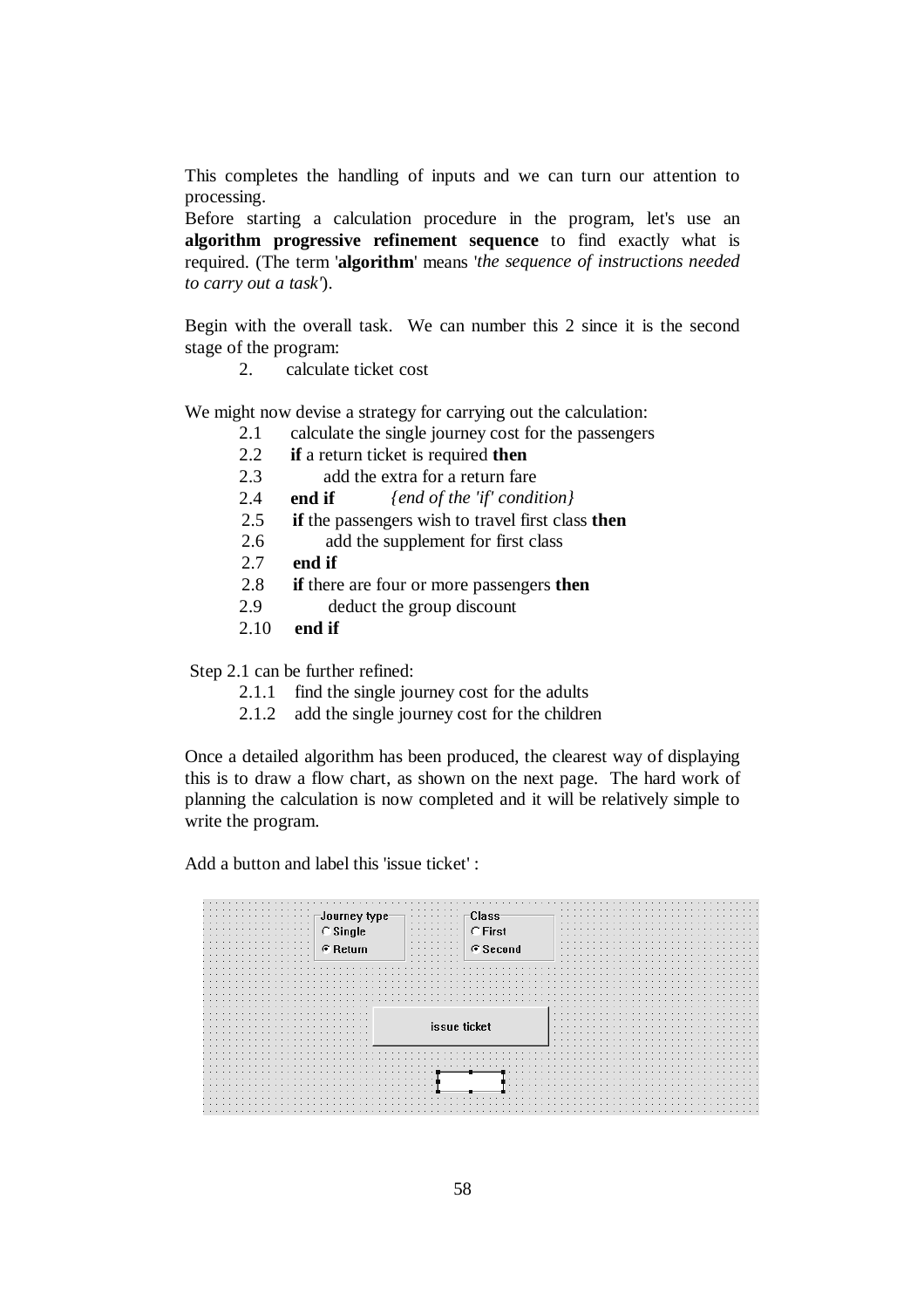An edit box will also be needed to display the ticket total during the testing of the calculation procedure. Put this below the 'issue ticket' button.

Flow chart for the ticket calculation

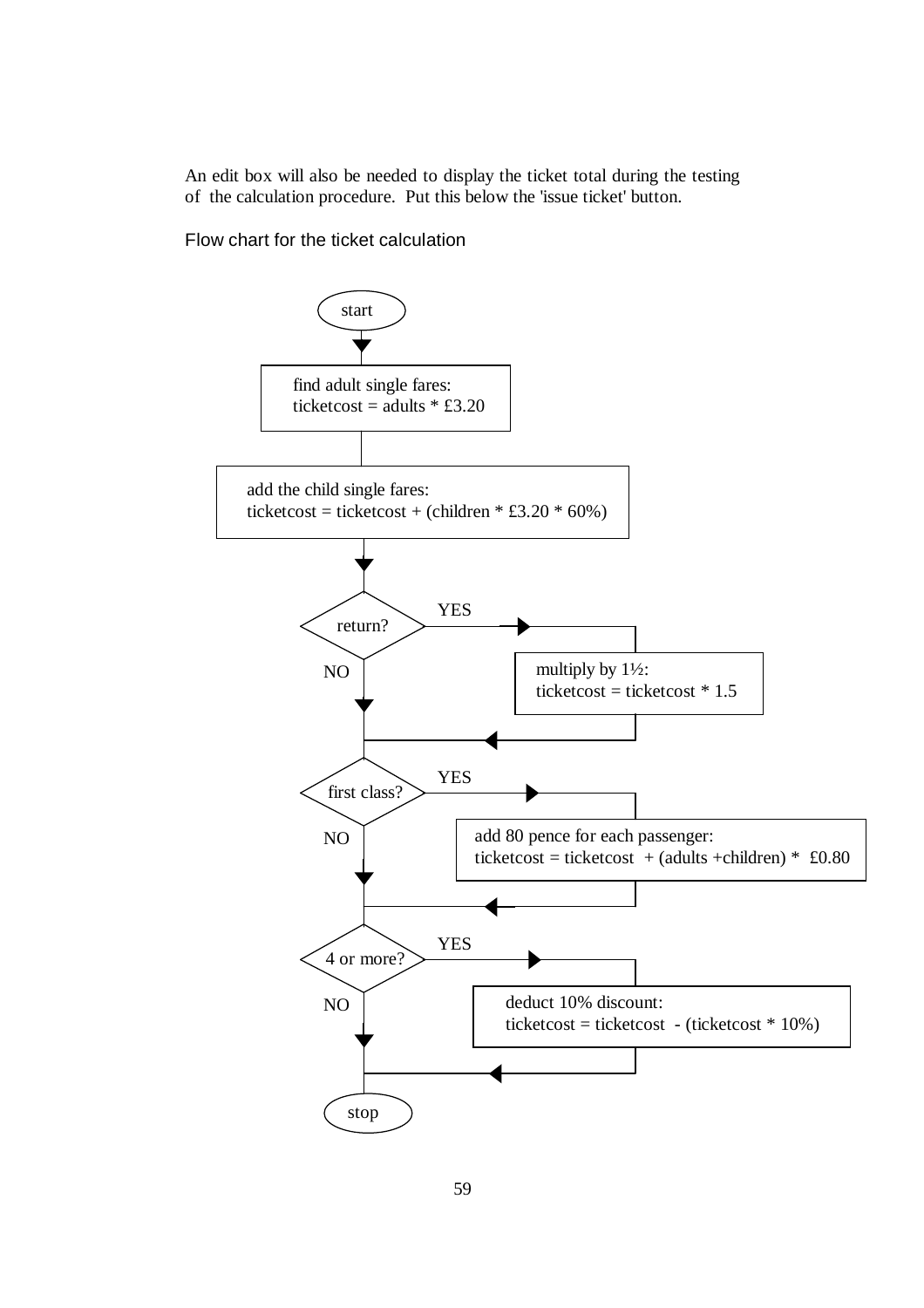Double-click the '**issue ticket**' button to create an event handler and add program lines to calculate the ticket cost:

```
procedure TForm1.Button1Click(Sender: TObject); 
begin 
    ticketcost:=adult*3.20; 
    ticketcost:=ticketcost + child*3.20*0.60; 
    if return=true then 
       ticketcost:=ticketcost*1.5; 
    if firstclass=true then 
       ticketcost:=ticketcost + (adult+child)*0.80; 
    if (adult+child) >=4 then 
       ticketcost:=ticketcost - (ticketcost*0.10); 
    edit3.text:=floattostrf(ticketcost,ffFixed,8,2);
end;
```
Make sure that you can relate these lines of program to the steps on the flow chart.

It will be necessary to add '**ticketcost**' as a real number variable:

```
 public 
    { Public declarations } 
    adult,child:integer; 
    ticketcost:real; 
    firstclass,return:boolean; 
  end;
```
Compile and run the program to see if it works correctly. Try out test data for different groups of passengers - some travelling first class and some second class, some making single journeys and some return. Remember that groups of 4 or more will have a 10% discount. Check the results with a calculator.

If the calculation procedure works correctly we can now turn our attention to displaying a ticket - in a real system this would be printed out on a printer. The ticket should show the name of the railway and details of the passengers' journey, as well as the fare to be paid. It will be best to display this as a separate window.

Use the '*new form*' short cut button to create a **Form2** screen grid. Use the '*save project*' button to save the accompanying program **Unit2.pas** into your project sub-directory.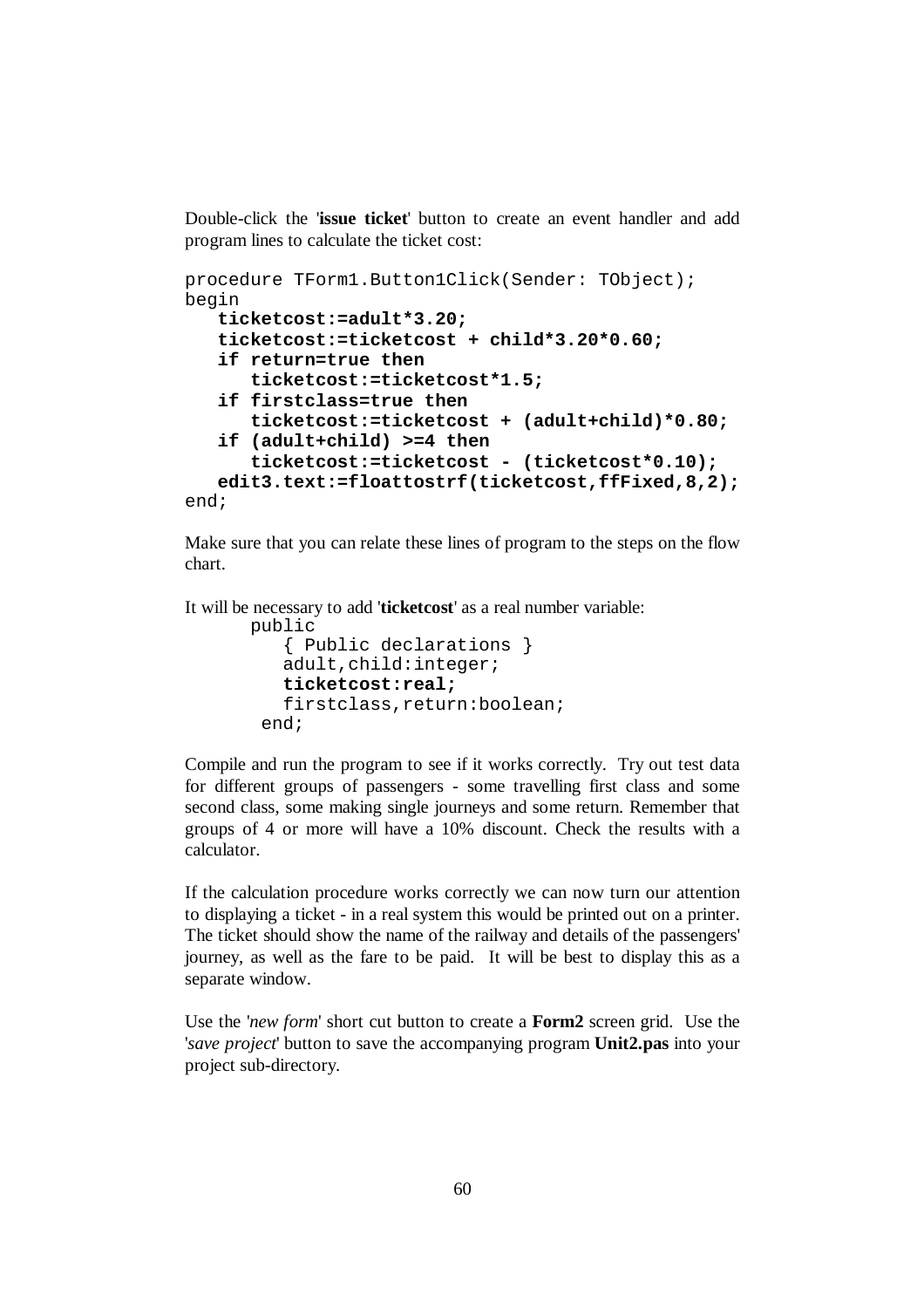From the ADDITIONAL component menu select the '*shape*' component, and place a white rectangle in the form window. Use a '*label*' component to show the name of the railway. Alongside the rectangle add an *image* box, and load the bitmap file TRAIN.BMP. Complete the window with two buttons with the captions: 'issue' and 'cancel':

| Form2                                                                                                          |                                                  |        |                  |                                                     |  |
|----------------------------------------------------------------------------------------------------------------|--------------------------------------------------|--------|------------------|-----------------------------------------------------|--|
|                                                                                                                | Rheilffordd Meirion-Dwyfor                       |        |                  | œ<br>œ<br><b>COM</b><br>Sec.<br><b>SALE</b>         |  |
| <b>CONTRACTOR</b><br><b>DOMESTIC</b><br><b>All Controller Controller</b><br><b>SALE OF</b><br>color contractor |                                                  |        |                  | ×.<br>œ<br>14.15                                    |  |
| <b>CONTRACTOR</b><br>and a control of the<br>54.54<br>CONTRACTOR<br><b>ALCOHOL: NO CONTRACTOR</b>              |                                                  |        |                  | <b>SE 50</b><br>$-100$<br>œ.<br><b>DE 100</b><br>a. |  |
| issue                                                                                                          | <b>CALL CALL</b><br>the company's company's com- | cancel | <b>SALE OF A</b> |                                                     |  |

Click on the dotted grid, press RETURN to bring up the Object Inspector for Form 2, then set the **Border Style** property to **Dialog**. This will ensure that the size of the form cannot be changed while the program is running.

Use the project manager to select the Form1 window. Double-click the 'issue ticket' button to bring up the event handler. Replace the

```
'edit3.text:=...'
line with 
        'form2.visible:=true' 
as shown below: 
procedure TForm1.Button1Click(Sender: TObject); 
begin 
    ticketcost:=adult*3.20; 
    ticketcost:=ticketcost + child*3.20*0.60; 
    if return=true then 
       ticketcost:=ticketcost*1.5; 
    if firstclass=true then 
       ticketcost:=ticketcost + (adult+child)*0.80; 
    if (adult+child) >=4 then 
       ticketcost:=ticketcost - (ticketcost*0.10); 
    form2.visible:=true; 
end;
```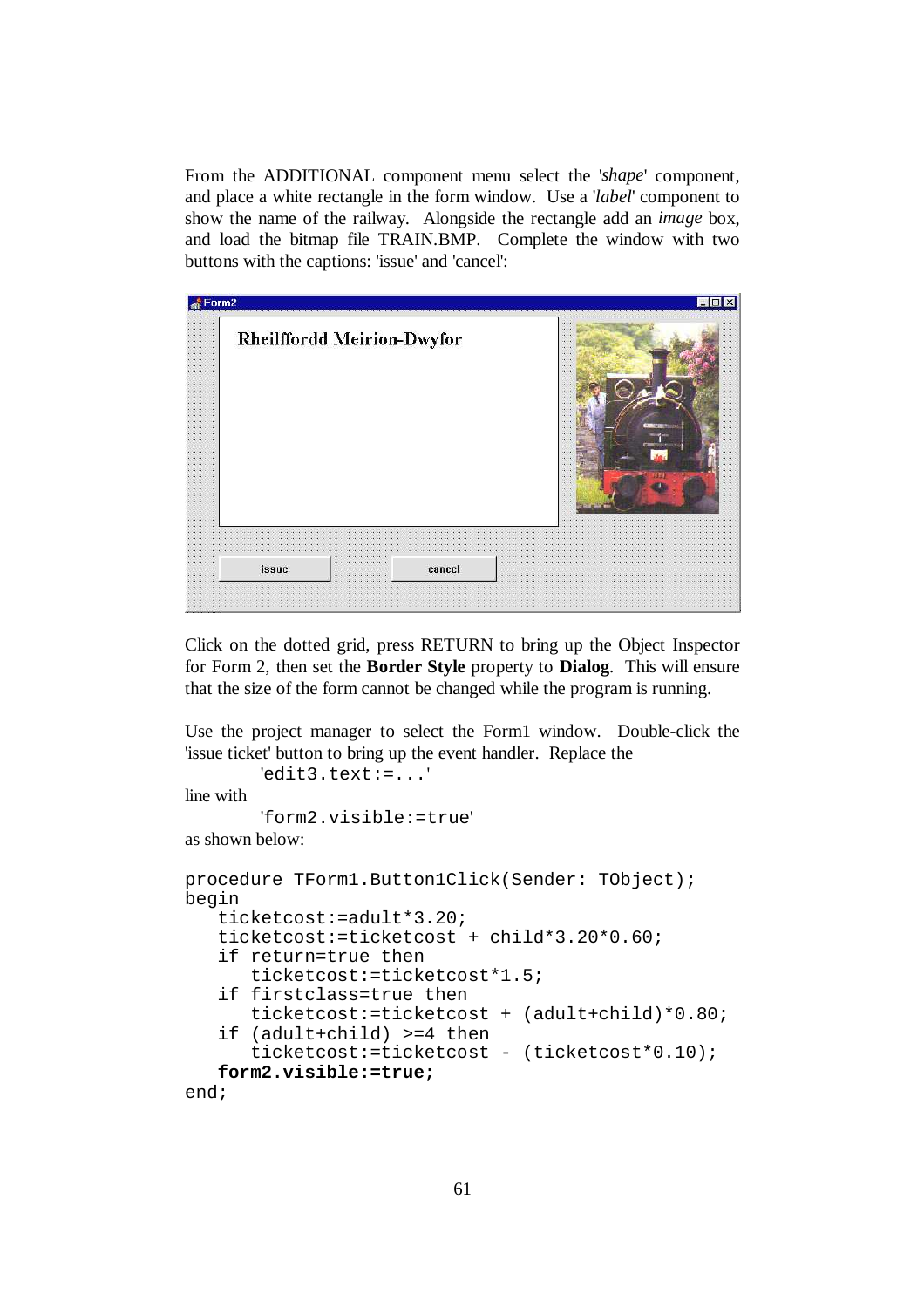Go to the 'Uses' line near the top of the program and add 'Unit2' to the list:

```
uses 
 SysUtils, WinTypes, WinProcs, Messages, Classes, Graphics,
Controls,Forms,Dialogs,StdCtrls,ExtCtrls, unit2;
```
Compile the project using '**Build All**'. Run the program and enter some ticket data. Click the 'issue ticket' button on Form1. The Form2 window should now appear, ready to display the ticket. Exit from the program by clicking the cross in the top right hand corner of the Form1 window.

Use the Project Manager to bring the Form2 grid to the front. Select the '*memo*' component from the STANDARD menu:



 $\triangle$ Form2 **Rheilffordd Meirion-Dwyfor** Memo1 issue cancel

Drag the mouse to position a memo box on the form:

A memo box is similar to an edit box component, except that it allows multiple lines of text to be displayed and/or edited. We will use the memo to show the ticket details.

Click on the Form2 grid and press ENTER to bring up the Object Inspector window.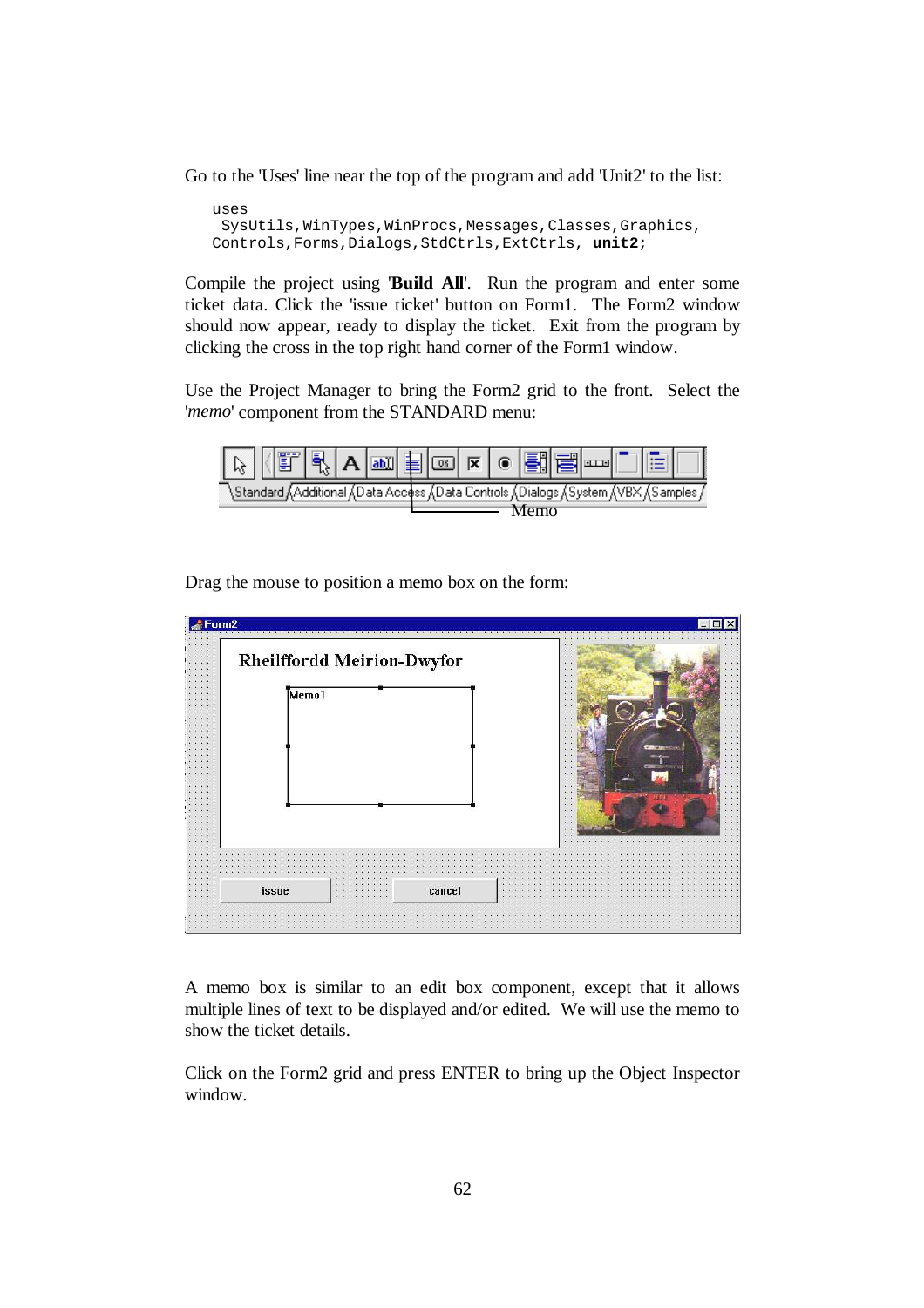Click the 'events' tab at the bottom of the Object Inspector. This brings up a list of events which can occur while the form is in use - the most familiar will be:

#### **OnClick**

meaning that the user has clicked the mouse on the form, and

#### **OnKeyPress**

which means that the user has pressed a key on the keyboard while using the form. We can link *event handler* procedures to any of these events.

For the present program we are going to create an *event handler* for the

#### **On Activate**

event. This procedure will be used to display ticket details as soon as Form2 is activated and appears on the screen.

Double-click the right hand column alongside 'On Activate' and the event handler will appear. Add lines of program as shown below:

```
procedure TForm2.FormActivate(Sender: TObject); 
var 
   textline:string; 
begin 
   memo1.clear; 
   if form1.adult>0 then 
   begin 
     textline:=inttostr(form1.adult)+ ' adults'; 
     memo1.lines.add(textline); 
   end; 
end;
```
The purpose of this is to display the number of adults travelling.

The line **memo1.clear;**  blanks out the memo box.

The '**if**' condition will operate only if the number of adults is greater than zero. The program builds up a line of text by converting the integer variable '**adult**' from Form1 and then adding to this the caption ' *adults*' . The whole line is then added to the memo box and displayed on the screen.

| <b>Mobject Inspe</b> |  |
|----------------------|--|
| Form2: TForm2        |  |
| OnActivate           |  |
| OnClick              |  |
| OnClose              |  |
| <b>OnCloseQuery</b>  |  |
| OnCreate             |  |
| OnDblClick           |  |
| OnDeactivate         |  |
| OnDestroy            |  |
| OnDragDrop           |  |
| 0nDrag0ver           |  |
| OnHide               |  |
| OnKevDown            |  |
| OnKeyPress           |  |
| OnKeyUp              |  |
| OnMouseDown          |  |
|                      |  |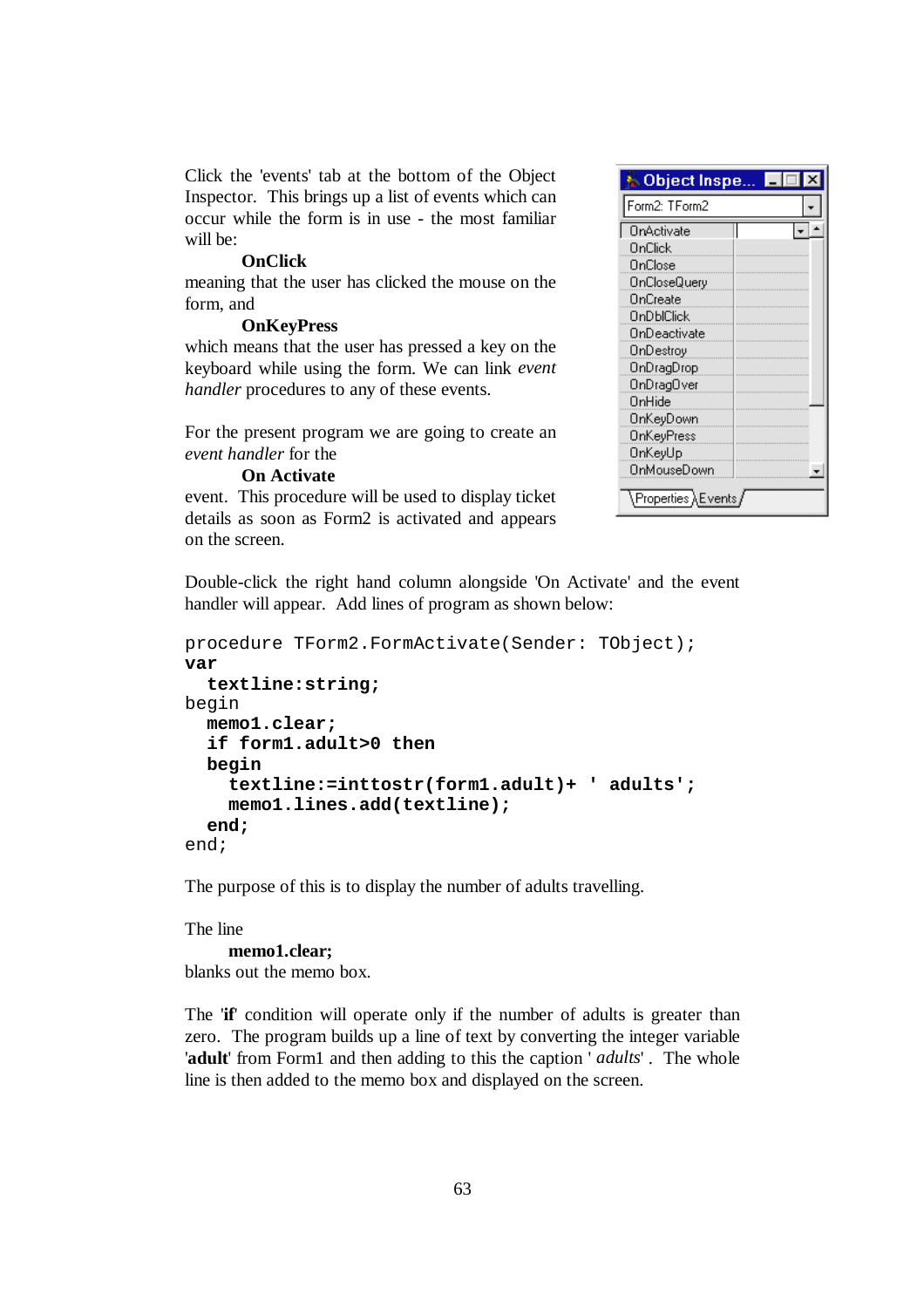We must warn the computer that it will need a variable from Form1 - we do this by adding lines of program under the 'implementation' heading:

```
implementation 
\{SR * .DFM\}uses 
   unit1;
```
Before testing the program, double-click the 'cancel' button of Form2 to create an event handler, and add a line of program to close the window:

```
procedure TForm2.Button2Click(Sender: TObject); 
begin 
   form2.visible:=false; 
end;
```
We can now use the 'Build All' option to compile the project. Run the program and test it by entering a numbers of adults. Press the 'issue ticket' button and the correct number should be displayed. Press' cancel' to close the window. Repeat this a few times with different numbers, then return to the Delphi editing screen.

A similar set of lines will be needed to display the number of children. Add this and test the program:

```
procedure TForm2.FormActivate(Sender: TObject); 
var 
   textline:string; 
begin 
   memo1.clear; 
   if form1.adult>0 then 
   begin 
     textline:=inttostr(form1.adult)+ ' adults'; 
     memo1.lines.add(textline); 
   end; 
   if form1.child>0 then 
                                                            ADD
   begin 
                                                            THIS
     textline:=inttostr(form1.child)+ ' children'; 
     memo1.lines.add(textline); 
   end; 
end;
```
We now wish to show whether the ticket is *first* or *second* class, *single* or *return*. The boolean variables '**firstclass**' and '**return**' can be used to do this.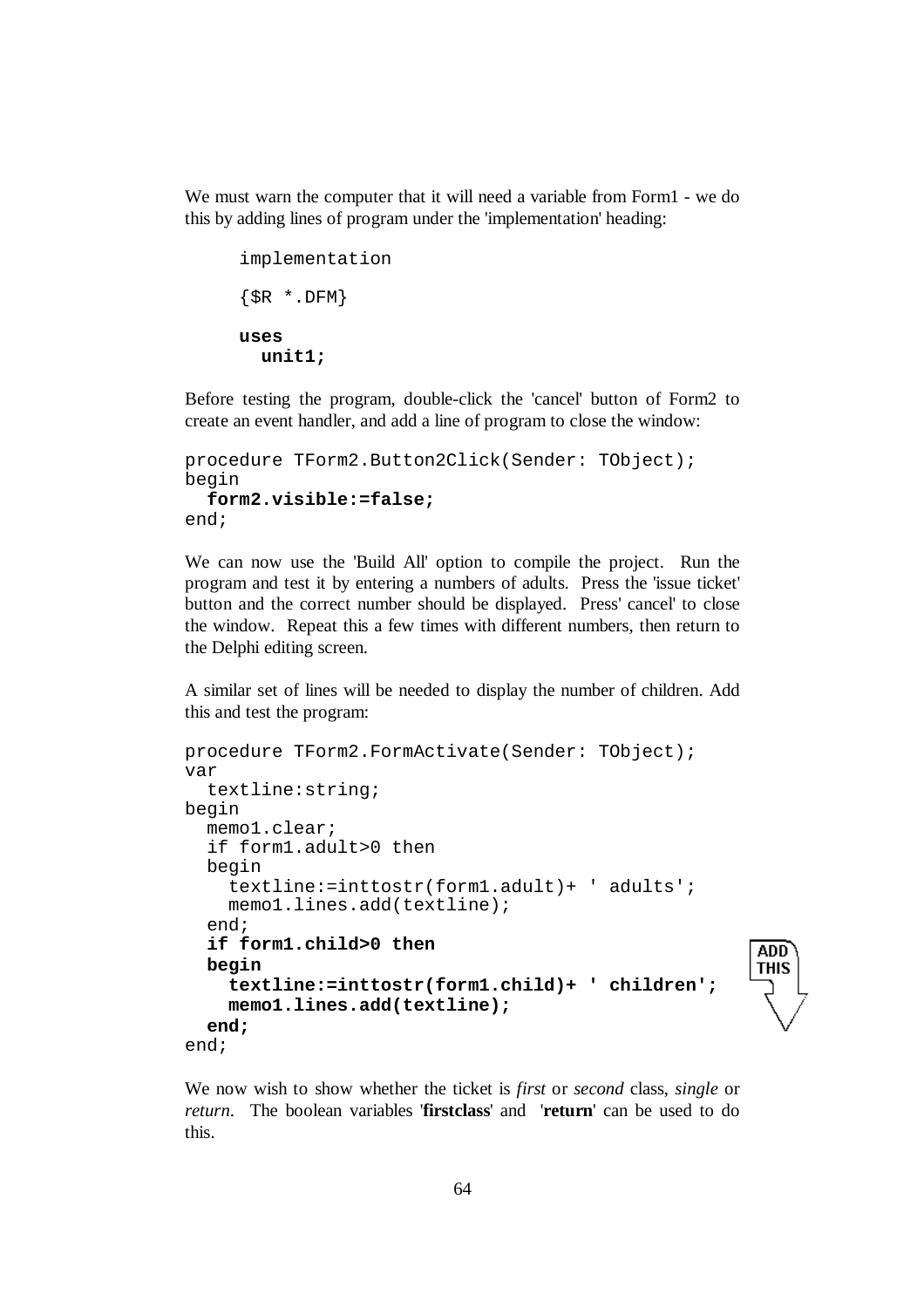Go to the **FormActivate** event handler again and add the extra lines of program:

```
procedure TForm2.FormActivate(Sender: TObject); 
var 
   textline:string; 
begin 
   memo1.clear; 
   if form1.adult>0 then 
   begin 
     textline:=inttostr(form1.adult)+ ' adults'; 
     memo1.lines.add(textline); 
   end; 
   if form1.child>0 then 
   begin 
     textline:=inttostr(form1.child)+ ' children'; 
     memo1.lines.add(textline); 
   end; 
   if form1.firstclass=true then 
                                                     ADD
     memo1.lines.add('First class ') 
                                                     THIS
   else 
     memo1.lines.add('Second class '); 
   if form1.return=true then 
     memo1.lines.add('Return') 
   else 
     memo1.lines.add('Single'); 
end;
```
Compile and test the program using a variety of ticket data.

The last step is to display the ticket total which was calculated earlier on Form1. Do this by adding further lines at the end of the **FormActivate** procedure:

```
 ........ 
            ........ 
   if form1.return=true then 
     memo1.lines.add('Return') 
   else 
     memo1.lines.add('Single'); 
   memo1.lines.add(''); 
                                                           ADD
   textline:='TOTAL: £'; 
                                                           THIS
   textline:=textline + 
         floattostrf(form1.ticketcost,fffixed,8,2); 
  memo1.lines.add(textline);
end;
```
Compile and run the program to test the ticket display, then return to the Delphi editing screen. Bring the Form2 window to the front.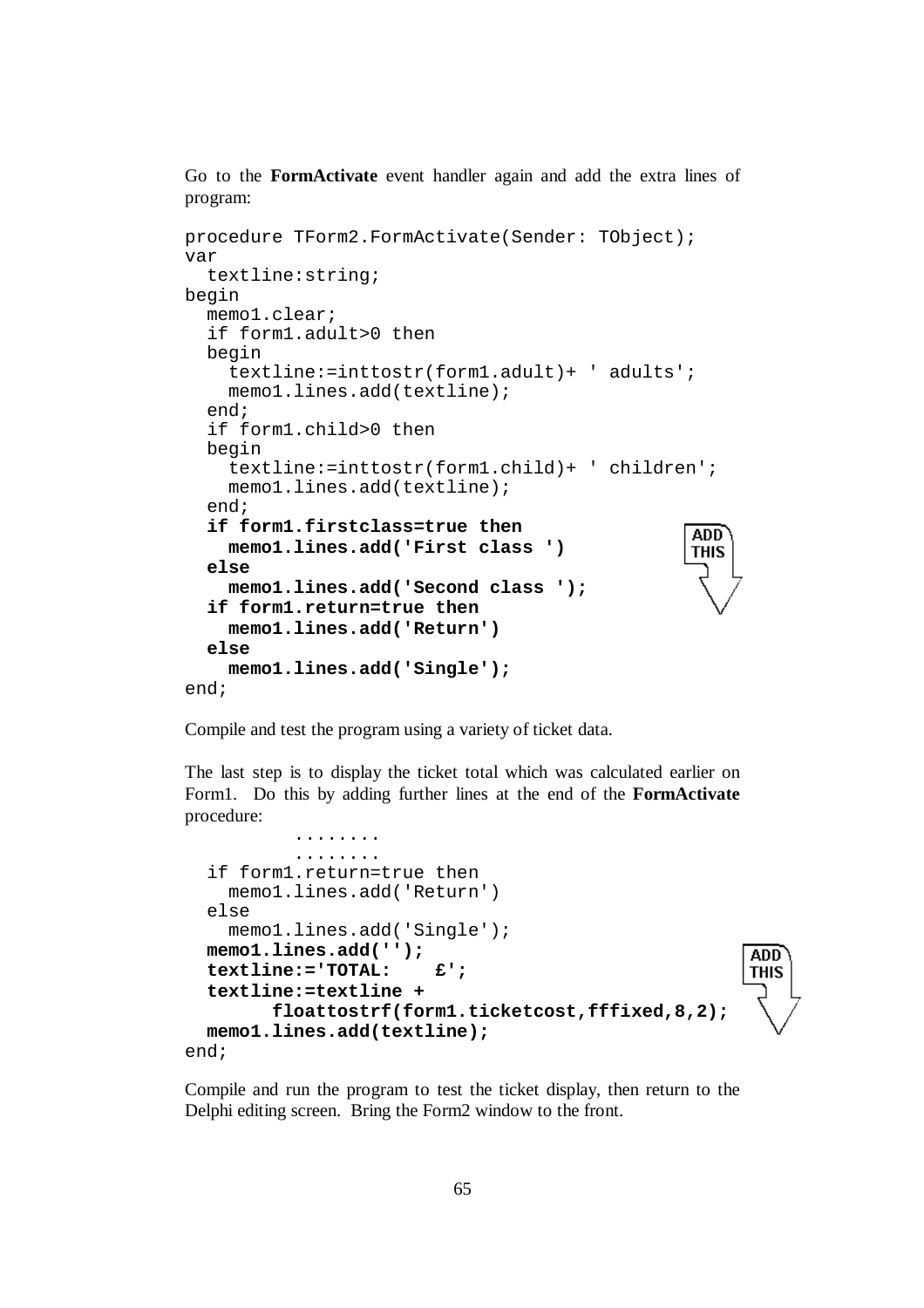The display will look neater if the frame around the memo box is removed. To do this, click on the memo box and press ENTER to bring up the Object Inspector. Set the **BorderStyle** property to '**None**', and the '**Ctl3D**' property to '**false**' :

| Rheilffordd Meirion-Dwyfor<br>2 adults<br>2 children<br><b>Second class</b><br>Return<br>TOTAL: £13.82 |  |
|--------------------------------------------------------------------------------------------------------|--|
| issue<br>cancel                                                                                        |  |

Display of tickets is now completed. The last stage of the program is to keep a total of the tickets issued.

Go to the Form1 grid and add a label alongside the edit box. Also add another button and give this the caption 'end program':

| $\cdots$<br>-Journey type <sup>.</sup><br>$\mathcal{A} \subset \mathcal{A}$ .<br>$\cdots$<br>$\subset$ Single<br>$\cdots$<br>$\cdots$<br>$\cdots$<br>$\cap$ Return<br>1.1.1<br>1.1.1<br>1.1.1 | <b>Class</b><br>$\cdots$<br>$\cdots$<br>C First<br>$\cdots$<br>$\cdots$<br>$\cdots$<br>$\cap$ Second<br>$\cdots \cdots \cdots$<br>$\cdots$<br>$-1$ $-1$ $-1$ $-1$<br>1.111 | $\cdot$ $\cdot$<br>$\mathbf{r}$<br>$\cdots$<br>$\cdots$ | $\cdots$<br>$\cdots$<br>$\sim$ |
|-----------------------------------------------------------------------------------------------------------------------------------------------------------------------------------------------|----------------------------------------------------------------------------------------------------------------------------------------------------------------------------|---------------------------------------------------------|--------------------------------|
|                                                                                                                                                                                               | issue ticket                                                                                                                                                               | $\cdots$<br>$\mathbf{r}$<br>$\cdots$<br>$\cdots$        |                                |
| Day to                                                                                                                                                                                        | $\cdots$<br>$\cdots$                                                                                                                                                       |                                                         |                                |
|                                                                                                                                                                                               |                                                                                                                                                                            | end program                                             |                                |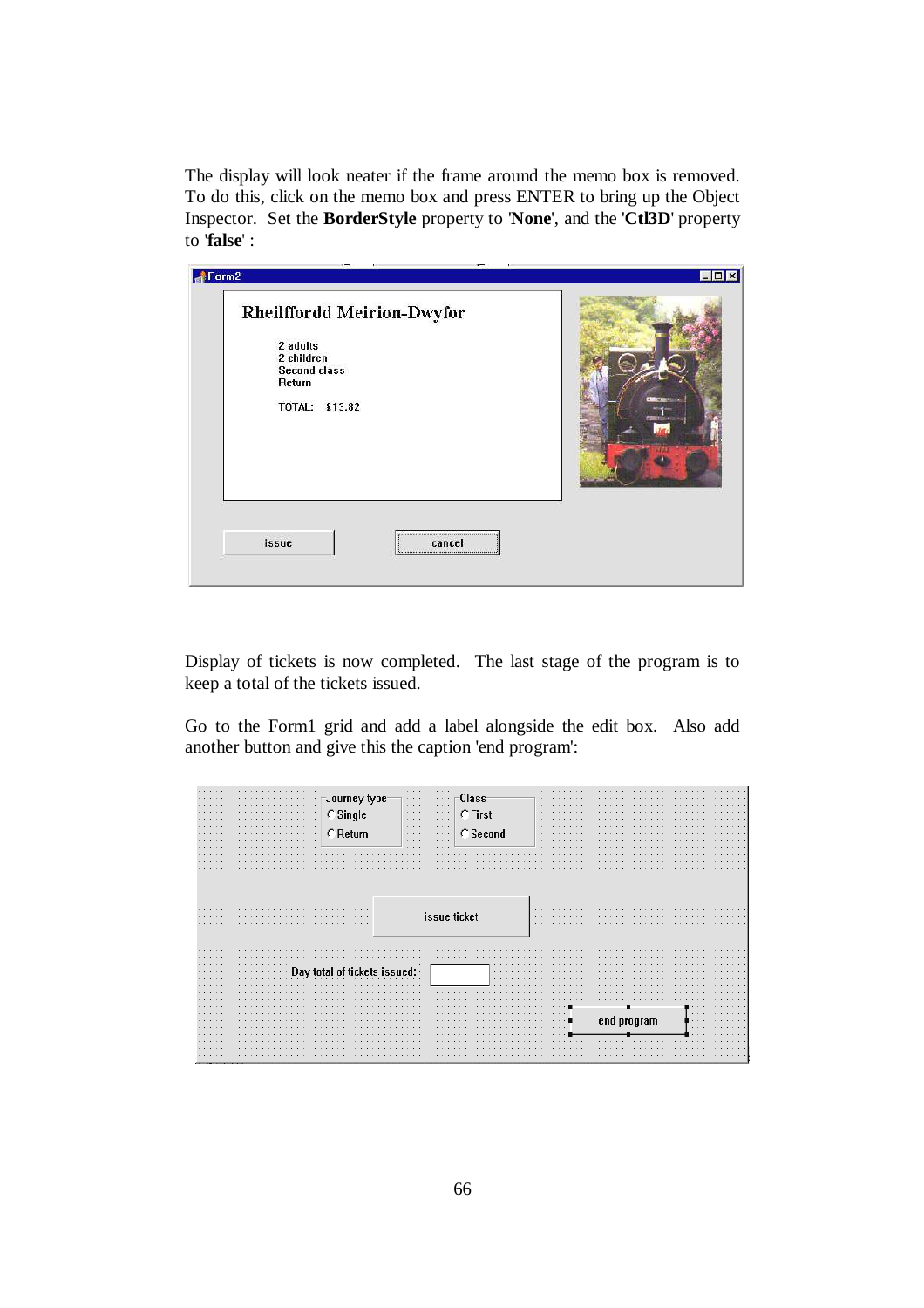Create an event handler for the 'end program' button:

```
procedure TForm1.Button3Click(Sender: TObject); 
begin 
   halt; 
end;
```
Now double-click on the Form1 grid to set up an event handler procedure called **FormCreate.** This procedure will operate only once - at the time when the program first starts. We can use it to initialise the day total to zero. Add the line:

```
procedure TForm1.FormCreate(Sender: TObject); 
begin 
   daytotal:=0; 
end;
```
'Daytotal' needs to be added to the variable list:

```
 { Public declarations } 
   adult,child:integer; 
   ticketcost,daytotal:real; 
   firstclass,return:boolean; 
end;
```
Go now to Form2 and double-click the'issue' button to produce an event handler and add the lines:

```
procedure TForm2.Button1Click(Sender: TObject); 
begin 
   form1.daytotal:=form1.daytotal+form1.ticketcost; 
   form1.edit3.text:= 
            floattostrf(form1.daytotal,ffFixed,8,2);
   form2.visible:=false;
end;
```
The purpose of this procedure is to:

- add the current ticket price to the day total
- display the day total in the edit box on Form1
- close the window for the ticket